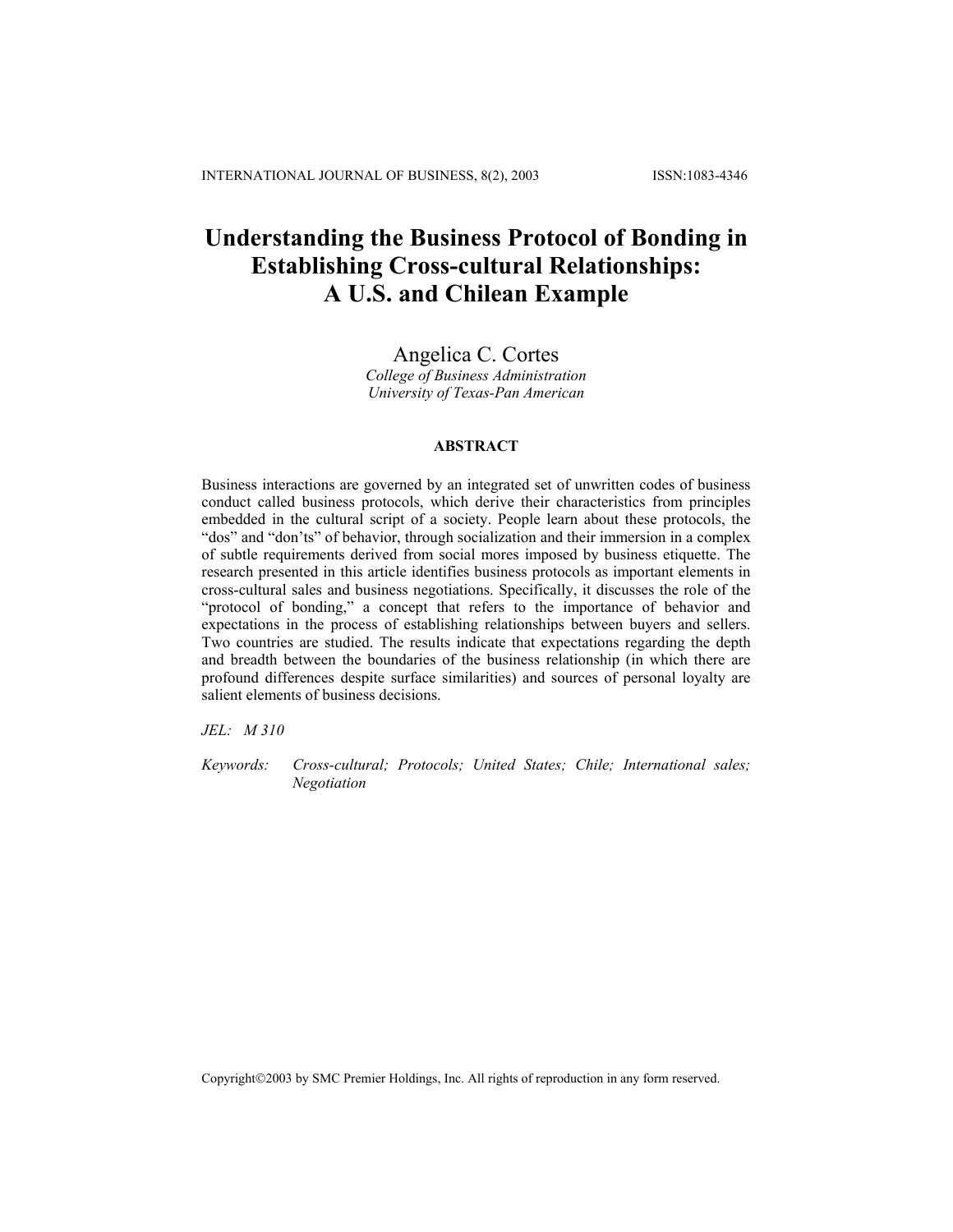### **I. INTRODUCTION**

Where the success of a business relationship is concerned, cultures place unequal value on the need for establishing and maintaining bonds and friendships with clients. This aspect of the business relationship is examined in the financial industries of two countries: the United States and Chile. Important differences were discovered in the depth and acceptable boundaries in the personal aspects of a business relationship.

This research places bonding within the framework of business protocols. Business protocols refer to the set of behaviors that are most salient in intercultural business interactions, and are defined as an integrated set of unwritten codes of business conduct governing the extra-organizational relationships of buyer-seller interactions. During the first meetings between a seller and buyer, participants are only vaguely aware that a set of social codes is governing their business interactions. It is only when the protocols are violated by one of the parties that the protocols become salient. When protocols are violated, sales negotiations become seriously jeopardized. This article discusses the business protocol of bonding, which is part of a larger study of business protocols conducted by the author. Protocol of bonding is one subset of the integral set of business protocols identified by Morrinson et al. (1994); Steward and Faux, (1994); Leaptrott, (1996), and Mole (1998).

This paper presents research on the business protocol of bonding in the following order: first, a brief section that reviews the literature discussing the four components composing the protocols of bonding and the study's methodology; second, a results section that describes the outcomes from qualitative and quantitative analyses; third, a discussion that examines the significance of these research findings in the context of the literature review; and fourth, a conclusion section that discusses the implications of this research. The contribution of this research is both conceptual and managerial. This paper introduces the business protocol of bonding in the context of international marketing, and addresses the implications this protocol has on the success or failure of international sales.

### **II. THE BUSINESS PROTOCOL OF BONDING**

The business protocol of bonding refers to the relationship established between the seller and the buyer, a relationship that goes beyond a concentration on marketing transactions that are measured in sales volume and market share, (Parvatiyar and Sheth 2000). The extensive literature on relationships marketing is a growing indication of the importance of developing a dyadic cooperative and collaborative relationship. Bharadwaj (1994) coined the term "relationship equity" as a measure of the intangible assets of the firm. The protocol of bonding is part of the process of developing this intangible aspect of firms' relationships. Cross-culturally, the protocol of bonding requires an understanding of the difference in values attached to each of the protocol's components so as to avoid violating the protocol, a transgression that usually occurs when one party acts solely out of self-reference and thus ignores the other party's cultural script.

The boundaries of bonding range from simply keeping in touch with the client to the development of a personal friendship that fosters personal loyalty. The protocol of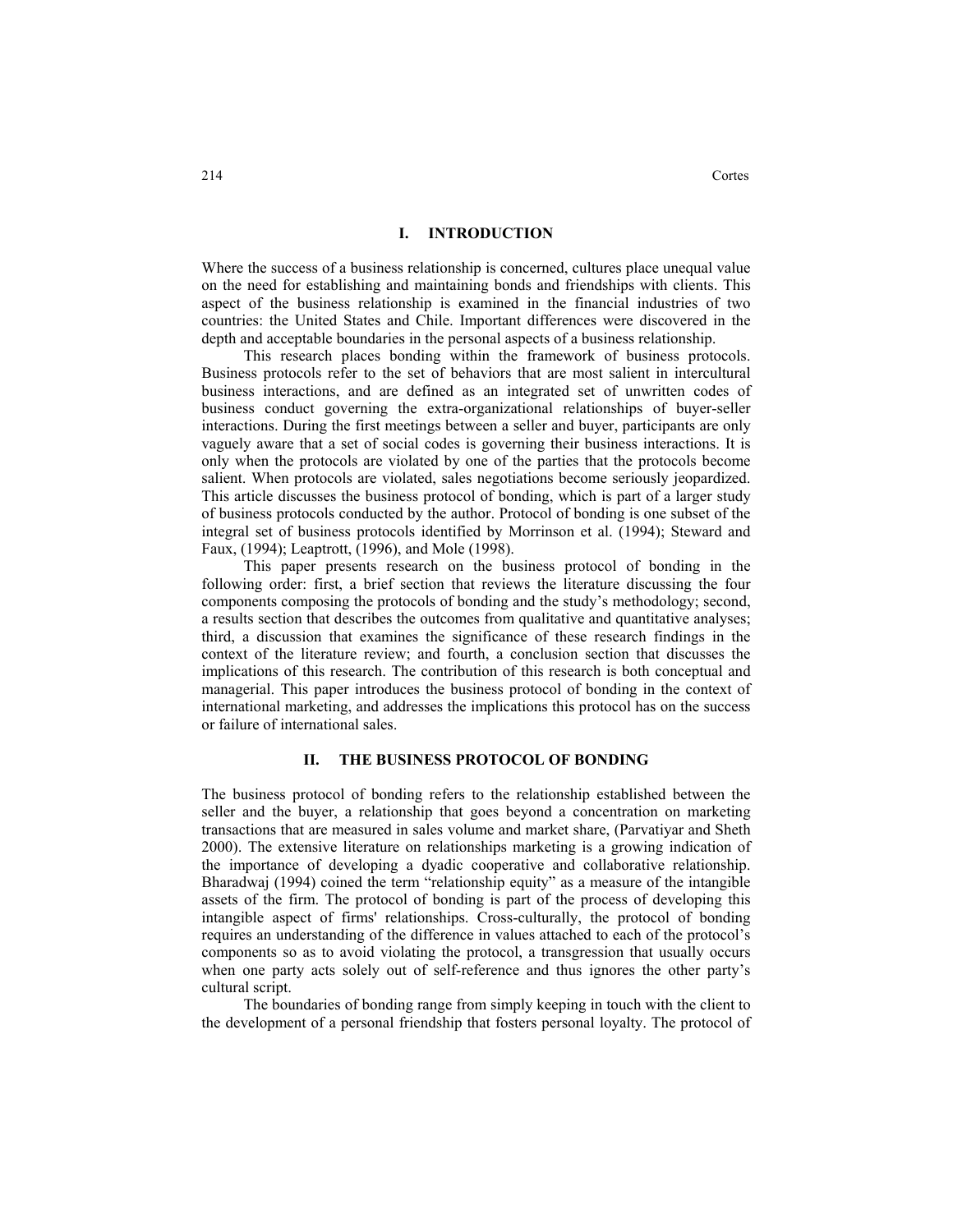bonding comprises four important components: gift-exchange, establishment of relationships, friendship, and loyalty. *Gift-exchange* (Morrinson, Conaway, and Borden 1994; Dresser 1996) refers to the giving and receiving of gifts for business reasons. Each culture places different values on the exchanging of gifts, depending on whether gifts are seen as affirming or impairing business relationships. *Establishment of relationships* (Hofstede 1980; Bharadwaj 1994; Simonin and Ruth 1998) relates to the number of times that the seller keeps in contact with the buyer as part of an effort to establish and maintain a bond. This component also includes entertaining clients. *Friendship* (Hall 1959; Gudykunst and Lim 1986; Gudykunst 1991) refers to the development of a more personal relationship between seller and buyer during the course of the business association. The boundaries of friendship are established by a culture. *Loyalty* (Van de Ven 1976; Hickson and Pugh 1995) refers to the establishment of a business relationship in which the buyer continues doing business with the seller because of their personal relationship.

### **A. Gift Exchange**

In the context of business gifts, Dillon (1976) argues that any gift incurs obligations, but that repayment in kind is not necessary. This obligation is manifested by some form of repayment if the relationship is valued. He says that the major problem for U.S. business people regarding gifts is that they want to give gifts but not receive them. However, he notes, giving without receiving may place the other party in a disadvantageous position. Leaptrott (1996) argues that the most difficult problem with business gifts is knowing when a gift is a gift and when it is a bribe. The first is given freely to express appreciation; the second carries the burden of obligations. Steward and Faux (1994) emphasize the importance of timing when exchanging gifts.

Chile, unlike the United States, does not have national legislation like the Foreign Corruption Practice Act of 1979 to regulate giving and receiving gifts. Gifts in Chile are viewed as recognition for work well done, and, normally, they are exchanged only during the holidays. Projecting and keeping a professional image is very important, and the concern about image is manifested in the protocol by avoiding gifts that can be misconstrued (Steward and Faux 1994). In this manner, the boundaries for the type and value of gifts are established within reasonable margins.

H:1 Managers in the United States place less importance on giftexchange for establishing and maintaining a business relationship than Chilean managers do.

## **B. Establishment of Relationships**

The research in this area concerns issues of collectivism versus individualism on the one hand, and context of communication on the other. According to Hofstede (1980) and Triandis et al (1985; 1988), collectivist cultures such as Chile emphasize establishing and maintaining personal relationships between buyers and sellers. These researchers argue that people from collectivist cultures belong to several in-groups, which exercise different degrees of influence on an individual. Consequently, it is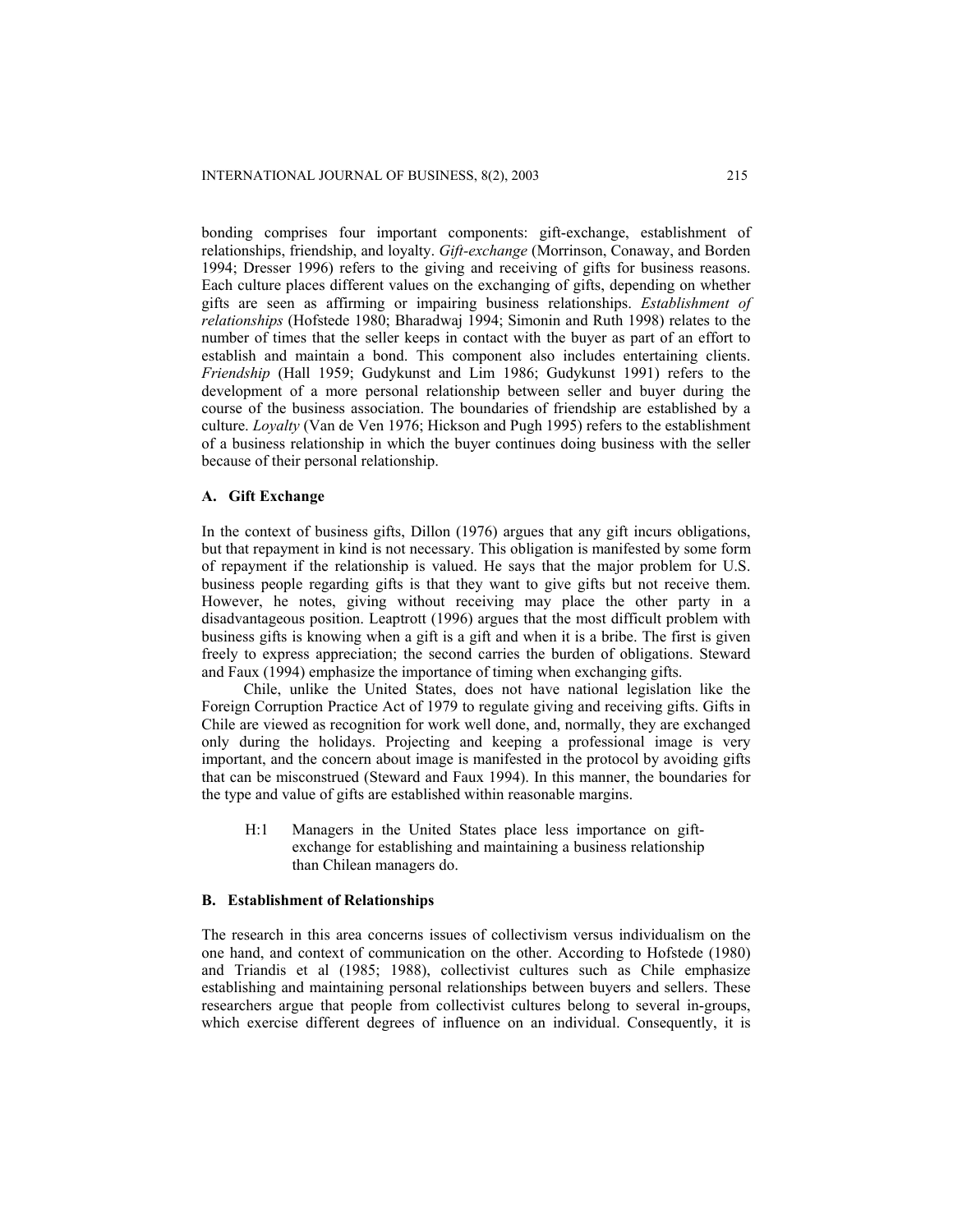important to obtain entrance into a client's in-group and preserve this membership by frequent contact. Conversely, people belonging to individualist cultures such as the United States have fewer in-groups, and these groups do not exercise any significant influence on individuals. In individualist cultures, there is little difference between ingroups and out-groups. Thus when dealing with firms in the United States, frequent contact intended to obtain and maintain membership in an in-group is unnecessary because managers do not need to belong to the U.S. client's in-group (Hall 1959; Hall and Hall 1990).

Furthermore, context of communication also influences the culture's motivation for establishing business relationships. Hall (1959) explains that a high context culture such as Chile values the forging of a relationship because its business people feel the need to establish trust before doing business. Establishing a relationship on a foundation of trust is a way of utilizing the elements of communication that are implicit in the relationship and synthesizing information coming from numerous and extensive networks. The opposite is true for low-context cultures such as the United States. Hall (1959) indicates that these cultures have limited networks, and information normally comes from a small group of people. This is one reason that business meetings in the United States emphasize following a formal agenda and taking minutes.

One of the advantages of establishing a personal relationship is that it reduces tensions in the personal dynamics of an association. Stephenson (1981) and Gudykunst and Lim (1986) explain that personal relationships enable the parties in a business association to get to know each other, which reduces the uncertainties inherent in a relationship between strangers who need to establish a workable and reliable bond. When one party knows the other, behavior can be predicted and conflicts resolved easily. The need for business associates to know each other well in low context cultures is less important because there are fewer interpersonal and intergroup relations; communication is limited to business issues. Personal interaction is replaced mainly by phone calls and written communications.

- H: Managers in the United States place less importance on establishing
- 2 relationships with clients than Chilean managers do.

#### **C. Friendship**

Berger and Calabrese (1975) point out that the primary concern of one person when meeting another for the first time is reducing uncertainty about the personal dynamics of the meeting, especially if there is a possibility of another meeting in the future. Berger and Calabrese identify two types of uncertainty when dealing with strangers. The first has to do with the stranger's attitudes, feelings, beliefs, behaviors, and values. Being unfamiliar with them generates a vague apprehension that one might inadvertently say or do something that transgresses these intangibles and offends. The second type of uncertainty is created by explanations for the stranger's behavior because these explanations attribute a nature to the stranger's attitudes, values, and actions whose accuracy is important. Regarding this situation, Gudykunst (1991) argues that these attributions are made more accurate by interpersonal and intergroup relationships that facilitate awareness of the interpersonal consequences of behaviors,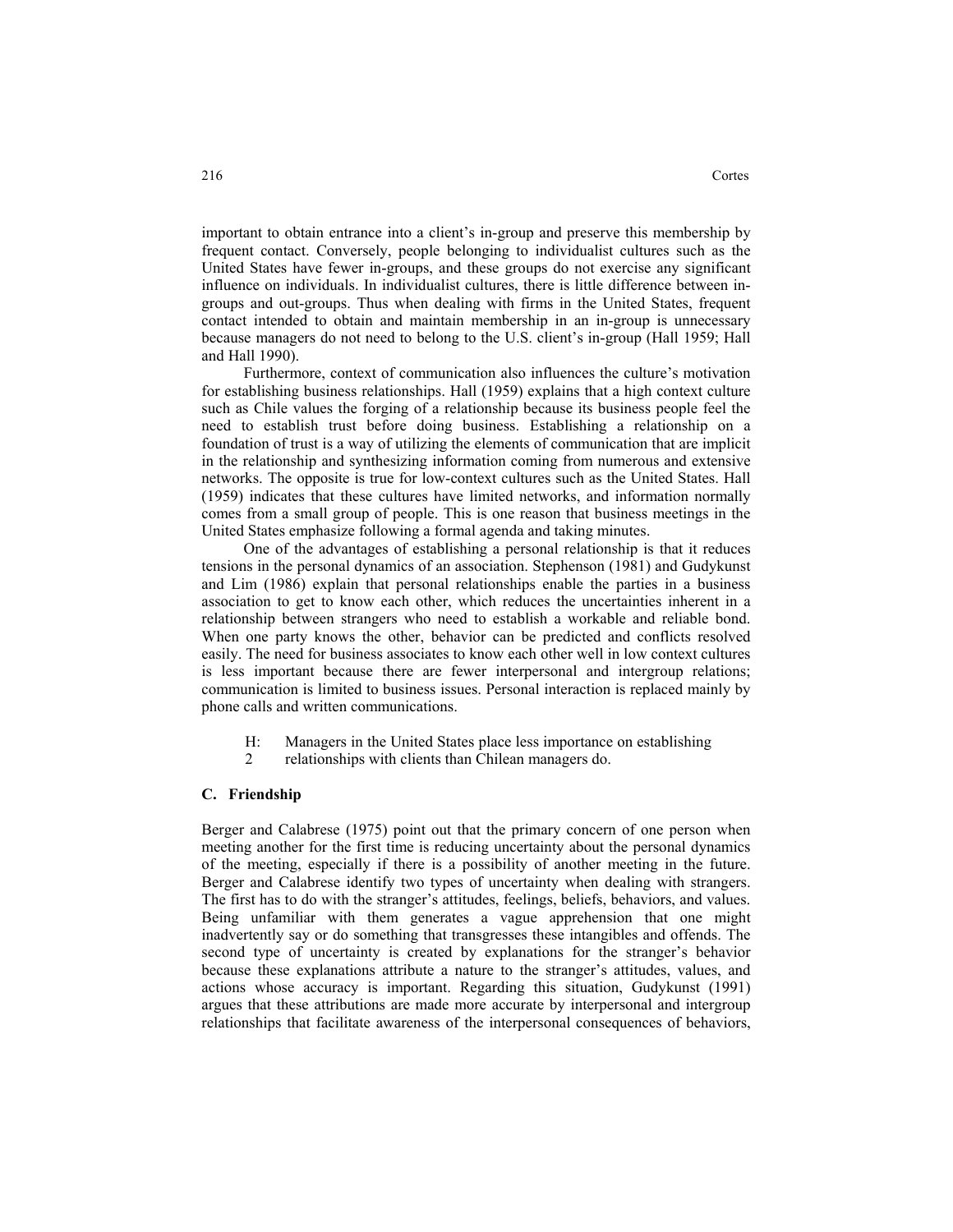thus reducing uncertainty about the meeting and increasing the accuracy of predictions about future behaviors.

Being aware of a cultural inclination -toward individualism like that of the United States or the collectivism of countries such as Chile- can help explain the preferences for strong or weak relationships between sellers and buyers. In a collectivist society where people identify themselves by group membership, for example, the relationship between sellers and buyers must be stronger -to the point of developing personal friendship- in order for the seller to become part of the client's ingroup.

- $H:$ Due to their individualist cultural inclination, managers in the
- 3 United States place less importance on friendship than do Chilean managers, who have a collectivist cultural inclination.

### **D. Loyalty**

The degree of personal loyalty found in business contexts is contingent on the culture of the country, as well as on the industry in which business is conducted. Loyalty is an extension of the personal friendship developed in the relationship. A degree of loyalty is valued in any business because it makes the continuity of a business firm possible (Van de Ven 1976). This topic addresses the loyalty developed between the seller and the buyer at the personal level. Once business between firms is established, the next step is to develop a closer relationship with the buyer. The degree of expected closeness between sellers and buyers differs among cultures, as discussed in the previous section. Individualist cultures may have narrower boundaries for loyalty than collectivist cultures. Loyalty will develop only when the boundaries for business friendships are wide and the parties perceive no conflict of interest between business relations and personal friendships. If loyalty is valued in business decisions, then managers may depend more on personal relations than on price competition. In their analysis of the Latin culture, for instance, Hickson and Pugh (1995) mention the "Latin touch," the need for personalizing business relationships and contracts. Conversely, the Anglo-American culture values low context communication and has an individualist predisposition. Thus individualist cultures show a preference for written contracts instead of personal relationships when conducting business.

- H: U.S. managers place less importance on developing personal
- 4 loyalty with their clients than Chilean managers do.

## **III. METHODOLOGY**

To study the business protocol of bonding, data was collected from two countries, the United States and Chile. The financial industry was selected because procedures throughout the operations in both countries are similar and they provide access to managers of two markets: business sales (who were interviewed) and consumer sales (who were surveyed). These banks and insurance companies were selected because they were located in the U.S. Northeast and have operations in Chile.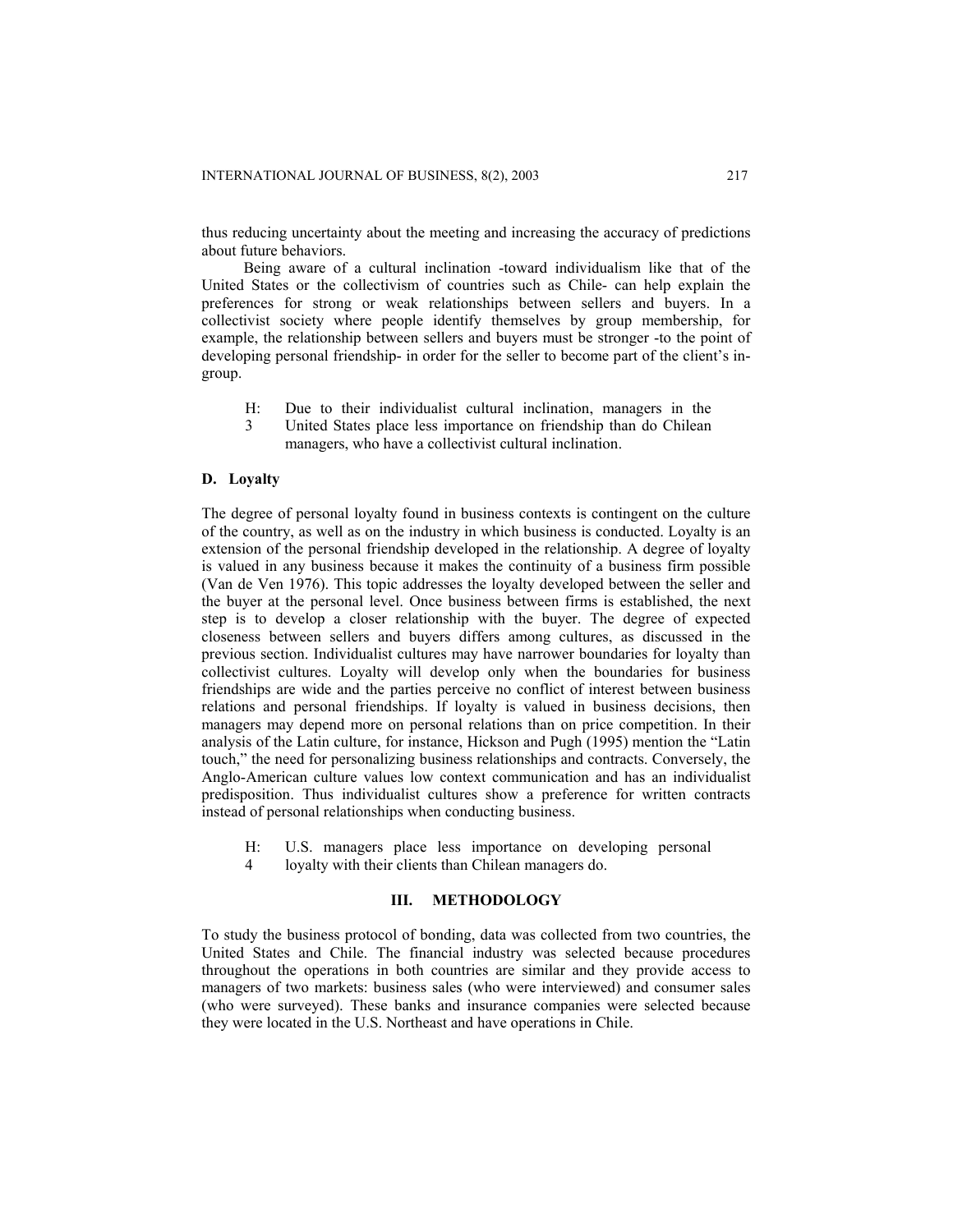Based on their managerial levels and involvement with international business, eight senior bank managers and four senior insurance managers from a total of twelve firms were interviewed. The semi-structured interviews lasted between two and threeand-a-half hours, and they took place over a six-month period. Afterward, the content of these interviews was analyzed. The surveys from the branch bank managers and insurance agents, who were in consumer markets, were collected during the same year, 1998. The surveys were internally distributed to the largest number of managers possible within organizations participating in this research. To reduce regional biases, the American insurance firms sent the surveys to agencies throughout the country. The rate of surveys returned from firms in the United States was 32%, and the return-rate for Chile was 39%, thus producing 169 usable questionnaires. Table 1 provides a general profile of the survey respondents from both countries.

| Respondents                 | <b>United States</b> | Chile |
|-----------------------------|----------------------|-------|
| Age: (mean)                 | 41                   | 33    |
| Gender:                     |                      |       |
| Male                        | 42%                  | 48%   |
| Female                      | 58%                  | 52%   |
| Nationality:                |                      |       |
| American                    | 83%                  |       |
| Asian                       | $1\%$                |       |
| Hispanic                    | $1\%$                |       |
| European                    | 15%                  | 3%    |
| Chilean                     |                      | 97%   |
| <b>Current Position:</b>    |                      |       |
| Non supervisory             | 21%                  | 75%   |
| First level manager         | 41%                  | 6%    |
| Middle level manager        | 31%                  | 16%   |
| Upper level manager         | $7\%$                | 3%    |
| Years of Experience: (mean) | 19                   | 9     |

**Table 1**  Characteristics of survey sample

The interview protocol and the survey were derived from exploratory interviews conducted with senior vice presidents in international trade from large international banks in the Northeast. The survey had a total of thirty-eight questions. Twelve of the questions were multiple choices and the other twenty-six used a five-point Likert scale. Possible responses were: "of no importance," "of little importance," "of moderate importance," "very important," and "of supreme importance." The business protocols addressed in this survey related to bonding, power distance, manners, and time, with twelve questions concerning the protocol of bonding. The responses were factor analyzed first, then further analyzed by conducting a two-way Analysis of Variance.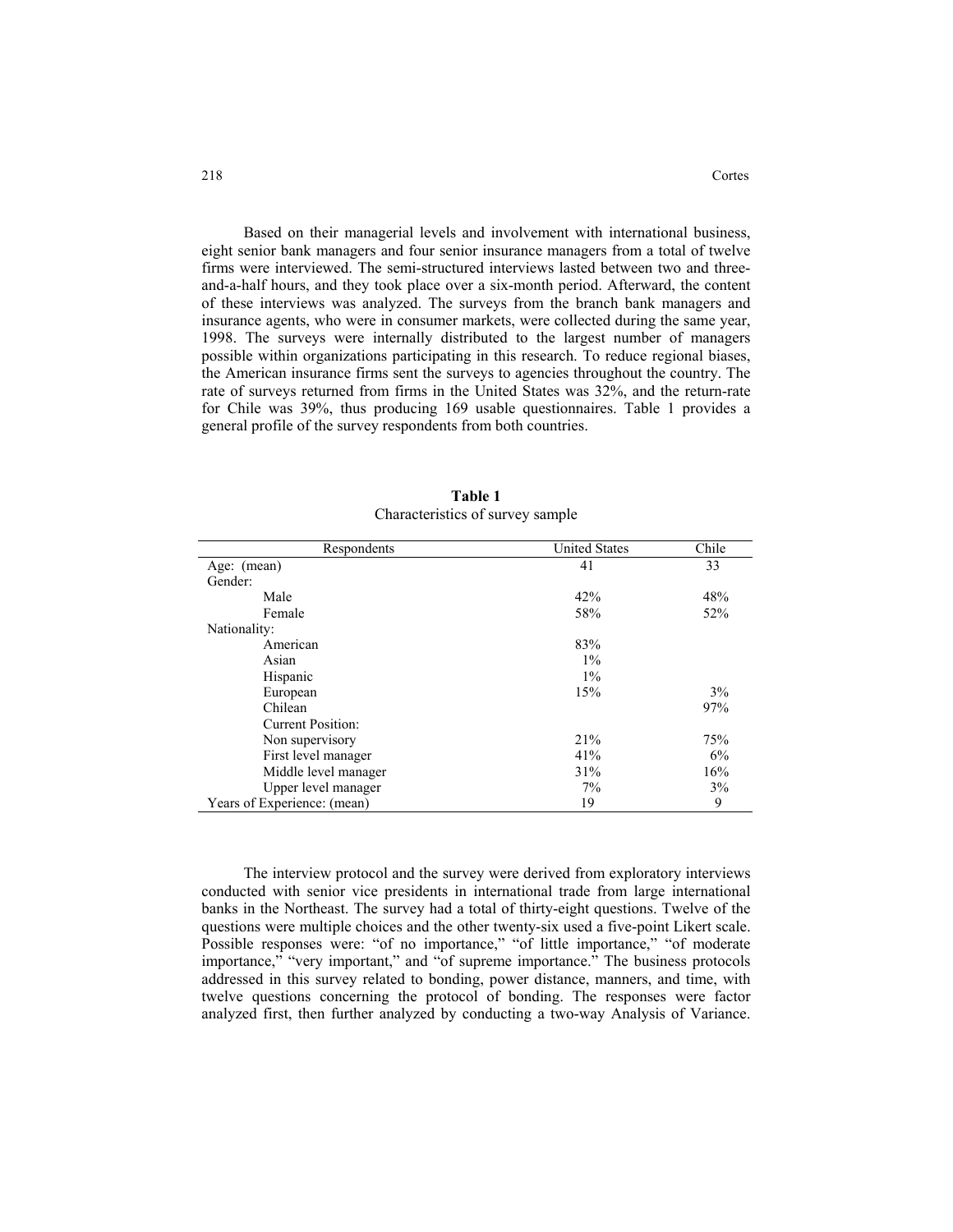The hypotheses were tested quantitatively, with the exception of Hypothesis 3, which was evaluated qualitatively because it dealt with subjective issues that did not lend themselves to quantification.

#### **IV. RESULTS**

The business protocols of bonding that were initially discovered in the content analysis of the interviews correspond, for the most part, with the factors and the variables identified by the quantitative analysis. Table 2 shows this correspondence. The left side shows the qualitative results and presents the identified components of this protocol. The right side shows the quantitative results with the indicators and their corresponding loadings that comprised the factors of bonding. Despite some similarities, the United States and Chile have important differences in the business protocol of bonding.

| <b>Qualitative Analysis</b> |                  | <b>Quantitative Analysis</b> |                |                      |         |
|-----------------------------|------------------|------------------------------|----------------|----------------------|---------|
|                             |                  |                              | <b>Factors</b> |                      |         |
| Protoco                     | Identified       | <b>Indicators</b>            | <b>Gift</b>    | <b>Relationships</b> | Lovalty |
|                             | Components (*)   | (**)                         | Exchange       |                      |         |
| Bonding                     | Gift Exchange    | Gift Exchange                | .83326         |                      |         |
|                             |                  | <b>Gift Receiving</b>        | .79054.        |                      |         |
|                             | Establishment of | Establishment of             |                | .89981               |         |
|                             | Relationship     | Relationship                 |                |                      |         |
|                             | Friendship       | Friendship                   |                | .63311               |         |
|                             | Lovalty          | Lovalty                      |                |                      | .87145  |

**Table 2**  Correspondence between qualitative and quantitative results

 $\overline{(*)}$  Based on literature review and the results of the qualitative analysis

(\*\*) Based on the results of the quantitative analysis

The qualitative analysis of the protocol of bonding identified four components: a) gift-exchange, b) establishment of relationships, c) friendship, and d) loyalty. There is a correspondence among three factors --gift-exchange, relationships, and loyalty- and their respective variables, identified by the quantitative analysis as shown in Table II. The first factor, gift-exchange, has two variables: gift-exchange, which corresponds to the identified protocol of the same name, and an empirically generated variable called "gift-receiving." The second factor, relationships, has two variables corresponding to the identified protocol bearing the same label: establishment of relationships and friendship. For this reason, Hypothesis 2 (establishment of relationships) and Hypothesis 3 (friendship) were tested together because these variables are within the same factor. The third factor, loyalty, has one variable showing complete correspondence with the protocol of the same name.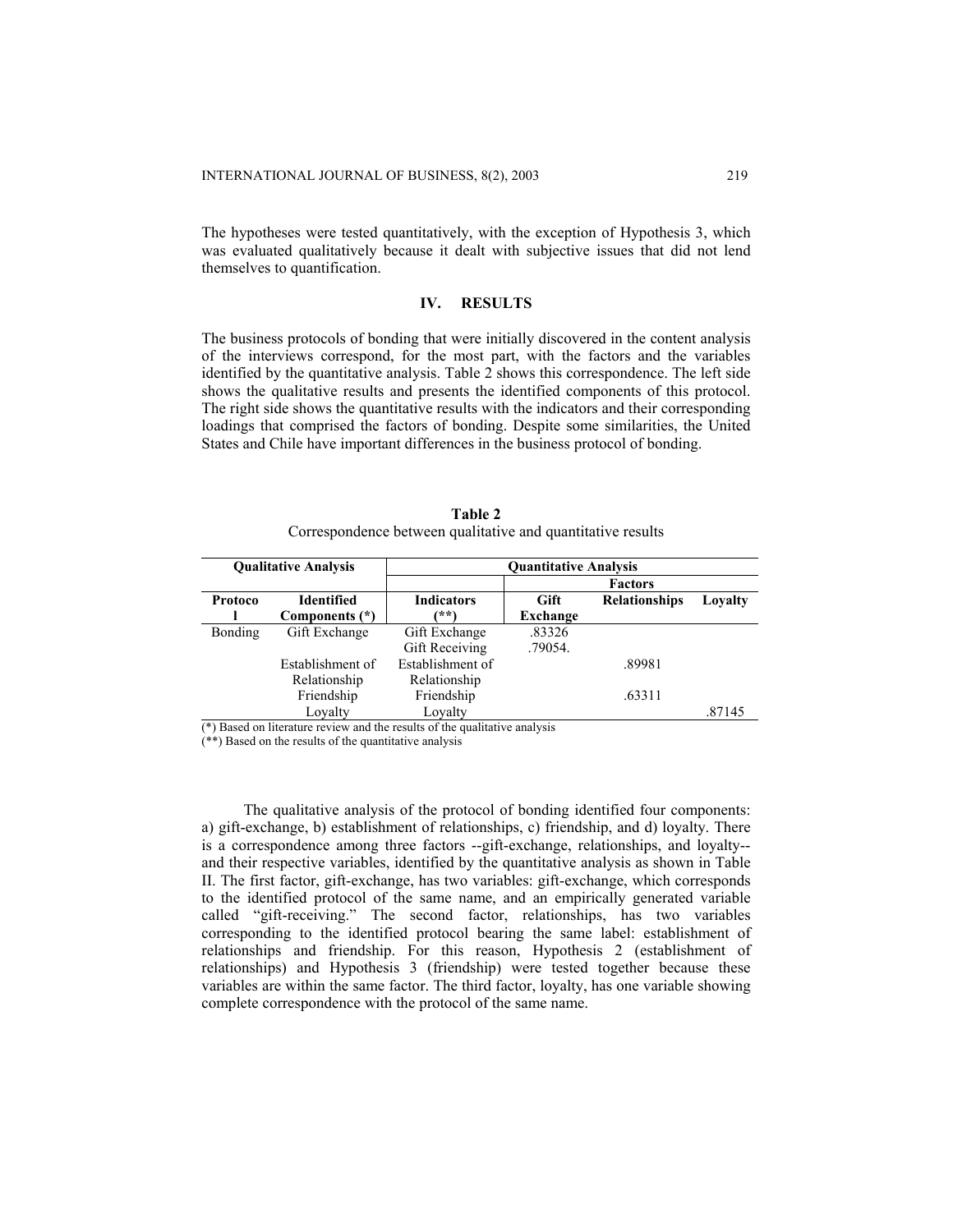| Factor                                   | Mean<br>U.S. | Mean<br><b>Chile</b> | S.D.<br>U.S. | S.D.<br><b>Chile</b> | <b>F</b> Ratio | F<br>Prob. | <b>Hypothesis</b><br>No. | <b>Support</b><br>for<br><b>Hypothesis</b> |
|------------------------------------------|--------------|----------------------|--------------|----------------------|----------------|------------|--------------------------|--------------------------------------------|
| Lovalty                                  | 4.3723       | 4.3699               | 0.5484       | 0.5894               | 0.0008 0.9777  |            | H.4                      | Not<br>supported                           |
| Gift-Exchange                            | 1.4624       | 2.2329 0.5067        |              | 0.8378               | 53.6949 0.0000 |            | H.1                      | Supported                                  |
| Establishment of 3.5638<br>Relationships |              | 3.8219               | 0.8558       | 0.7282               | 4.2483         | 0.0409     | H <sub>.2</sub><br>H.3   | Supported<br>Supported                     |

**Table 3**  Analysis of variance by country

Table 3 summarizes the Analysis of Variance by country and the support of (or the lack of support for) the hypotheses. Of these three factors, loyalty did not have a significant difference, considering F probability of 0.05. This lack of significant difference in means demonstrates that firms in both countries consider it equally important to preserve the loyalty of their clients. Consequently, the hypothesis for loyalty is not supported, as indicated in Table 3. The gift-exchange factor, with a significance of less than 0.0001, shows a difference between the two countries. It is more important for the Chilean sample to exchange and receive gifts for the holidays than for the U.S. sample. This is consistent with the notion of establishing relationships and maintaining friendships with clients. Based on these results, the hypothesis is supported.

The factor of relationships, which includes establishment of relationships and friendship, shows a significant difference of 0.05, indicating that it is more important for the Chilean sample to establish personal relationships and maintain friendships with clients than it is for the U.S. sample. Consequently, Hypothesis 1, gift-exchange; Hypothesis 2, relationships; and Hypothesis 3, friendship, are supported as indicated in Table 3.

## **V. DISCUSSION**

The analyses, both quantitative and qualitative, confirm the proposition that business managers from the United States and Chile value the establishing and maintenance of client relationships, but with differing degrees of emphasis. Managers from both countries need to understand these differences when entering into sales negotiations with each other. The business aim may be the same, but the expectations from the relationship are different. The content analysis of the interviews shows that U.S. managers value establishing relationships with clients to predict behavior and facilitate communication. In contrast, Chilean managers indicate that this bonding is very important for fostering personal loyalty, facilitating communication, and resolving conflicts.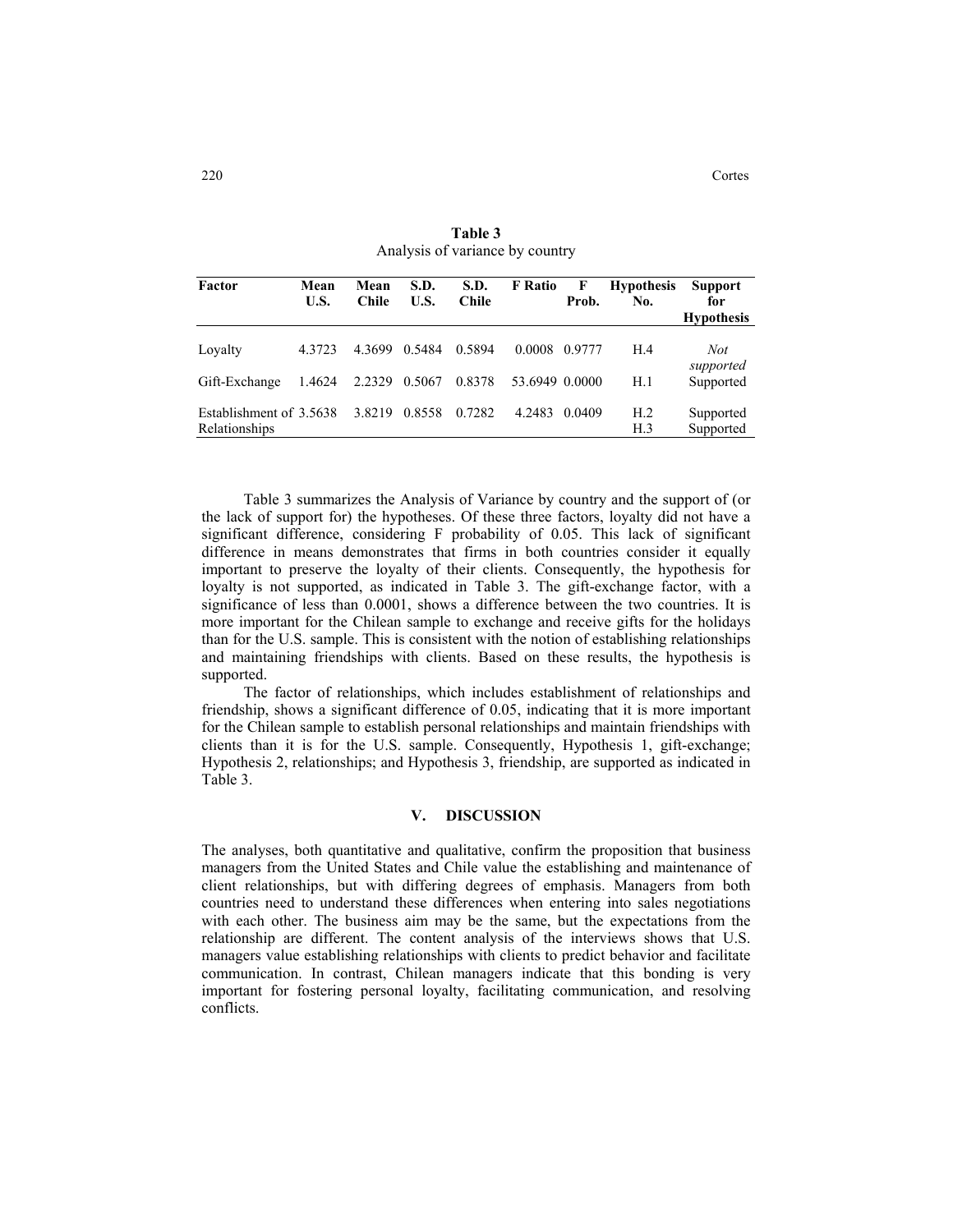Regarding the component of gift exchange, U.S. firms have strict rules in this area, especially the financial industry, which, by its nature, has very specific regulations dealing with gifts and limiting their monetary value. The Chilean firms studied in this research are U.S. subsidiaries that follow U.S. corporate rules, but they have sufficient autonomy when it comes to business gifts that a comparison is legitimate. The U.S. and Chilean approach to gift exchange for the holidays differ in an interesting way. The managers in the United States who were interviewed indicated discomfort with gifts because they can be misinterpreted or they fear that the gifts may compromise -or be perceived to compromise- their business decisions. To reduce the potential problems inherent in gift exchange, the U.S. managers indicated that their firms -as well as many of their clients' firms- have resorted to neutral institutional gifts. They also indicated that some clients return gifts or do not receive any gifts for the holidays.

The Chilean position on exchanging gifts for the holidays is more complex. The Chilean managers said that gifts are important vehicles for recognizing good service or expressing appreciation for the client's business. The financial industry in Chile follows similar standards as the United States for gift exchange, but the standards are obeyed in a different way. In Chile, both the managers and the organizations are careful about the image gift giving conveys to others, avoiding any possible misinterpretation that may result from the exchange of gifts. The gifts they exchange are nice and elegant but ethically neutral. These gifts, even when they might be expensive ones - (atlases, landscape photography books, classic music CDs, desk clocks) - do not carry any connotation of bribery. The gifts are good quality, professional and act as a gesture of recognition of the relationship. Should these gifts be unwanted or unwelcome for some reason, Chilean managers are careful not to offend the gift giver by sending the gift back. These managers indicated that it is considered insulting to return a gift to a client. Instead, many firms hold an annual drawing where they raffle off the gifts. If the value of the gift is higher than acceptable, the gift is donated to a charity institution. The gift is appreciated, but it does not create a compromising situation.

The business implications of this particular component of the business protocol of bonding create no conflict between these two cultures. However, the meaning attached to the exchange of gifts may be somewhat different. In the United States, giftgiving seems to be a holiday tradition in decline, while in Chile, gift-giving means recognition and appreciation. Returning a gift to a client, because it is insulting, may severely damage the relationship. But donating the gift to charity is acceptable.

The establishment of relationships component is also similar on the surface, but underneath there are important differences between these two countries. Both sets of managers indicated that it is important to develop relationships with clients, but it is the depth of this relationship that is different. Managers in the United States indicated that is important to have this relationship to be able to predict behavior, but this relationship has narrow, well defined boundaries. The relationship is important for maintaining a presence in the client's consciousness. Meeting sometimes for breakfast or lunch is an informal way of keeping a client informed of new products, of resolving problems, or of simply keeping in touch. These managers indicated that even when there are evening invitations, they keep the relationship within narrow, impersonal boundaries and avoid developing a friendship. This is the most significant difference between U.S. and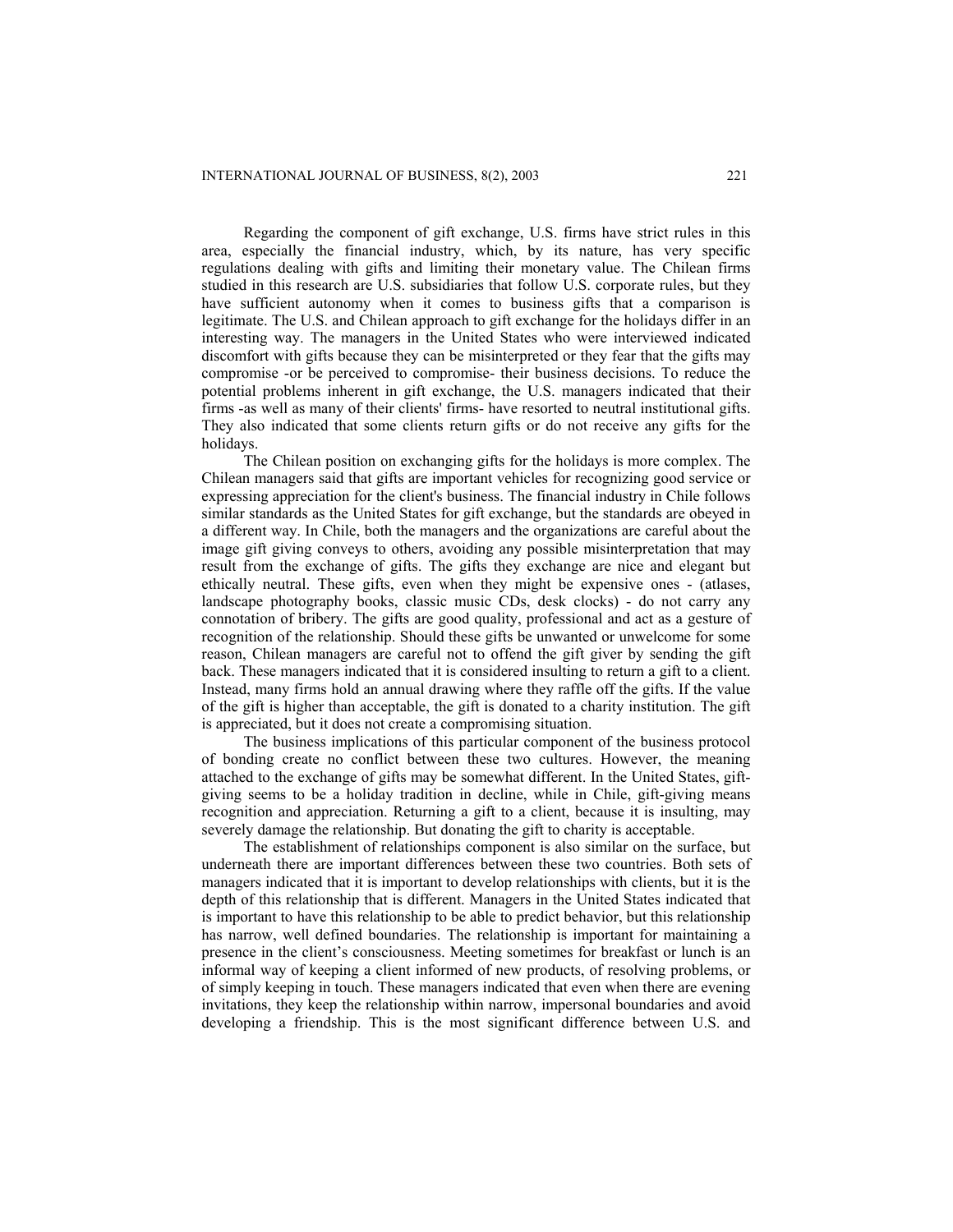Chilean managers. In the United States, friendship is viewed as a conflict of interest because dealing with friends limits the range of possible decisions -dropping a client because of financial difficulties, for instance.

Chilean managers indicated that they feel there is no obligation in establishing relationship with clients and that establishing relationships is an important element of doing business. For them, developing personal business relationships is just a matter of common sense for they allow managers to become part of a client's in-group. The boundaries of business relationships are broad enough to accommodate friendship, which, lacking the implications of conflict of interest as in the United States, is viewed as desirable.

The business implications of this component of the protocol of bonding are important because the expectations attached to it are easily violated by two completely different cultural scripts. In the United States, a personal relationship may or may not develop between sellers and buyers. A sales call normally is directed to the "decisionmaker" who is at the highest decision point in the organization. Because of this propensity, it is considered normal to jump a number of managerial levels to reach the decision-maker. Operating this way makes business sense to managers in the United States. In Chile, however, vaulting over managerial levels is not acceptable. Sellers approach a buyer's firm at their counterpart rank. The relationship is established at each level, so the negotiation moves slowly, level by level, to the top of the organization. This process takes time, but it assures the success of the contract once it is signed because all the operational levels, one at a time, have been involved in the negotiation. The relationship between two firms is developed not only at the personal level but also at the organizational level. The manager who is in charge of an account develops a further relationship with his or her counterpart. These broader boundaries indicate the depth of the relationship: the deeper the personal relationship, the deeper the business relationship.

Because it is a low-context culture, the United States conducts business with businesses, so it is the reputation and financial performance of the client firm that is most salient. When traveling overseas, generally, managers from the United States budget a three-day business trip to negotiate a contract, and they maintain the relationships they establish through telephone, letters, and e-mails. There is no need for personal knowledge of or continued personal contact with clients. On the other hand, Chile, being a high-context culture, values personal business relationships. Consequently Chileans do business with people rather than with businesses -and this is a crucial difference. The reputation and financial performance of a client's firm is important, but the personal relationship is of salient importance. This relationship is deep and sincere. It needs time to develop; three days is not long enough. This is the reason why Asian and European firms are so successful in establishing business relations with Chile. They recognize the importance Chilean business people attach to personal relationships and demonstrate their long-term commitment to these relationships with business trips long enough to allow both sides to personalize the business transaction.

Friendship is the third component of the protocol of bonding, and it is here that we see the most profound differences between these two sets of managers. U.S. managers develop relationships with clients, and these relationships have well defined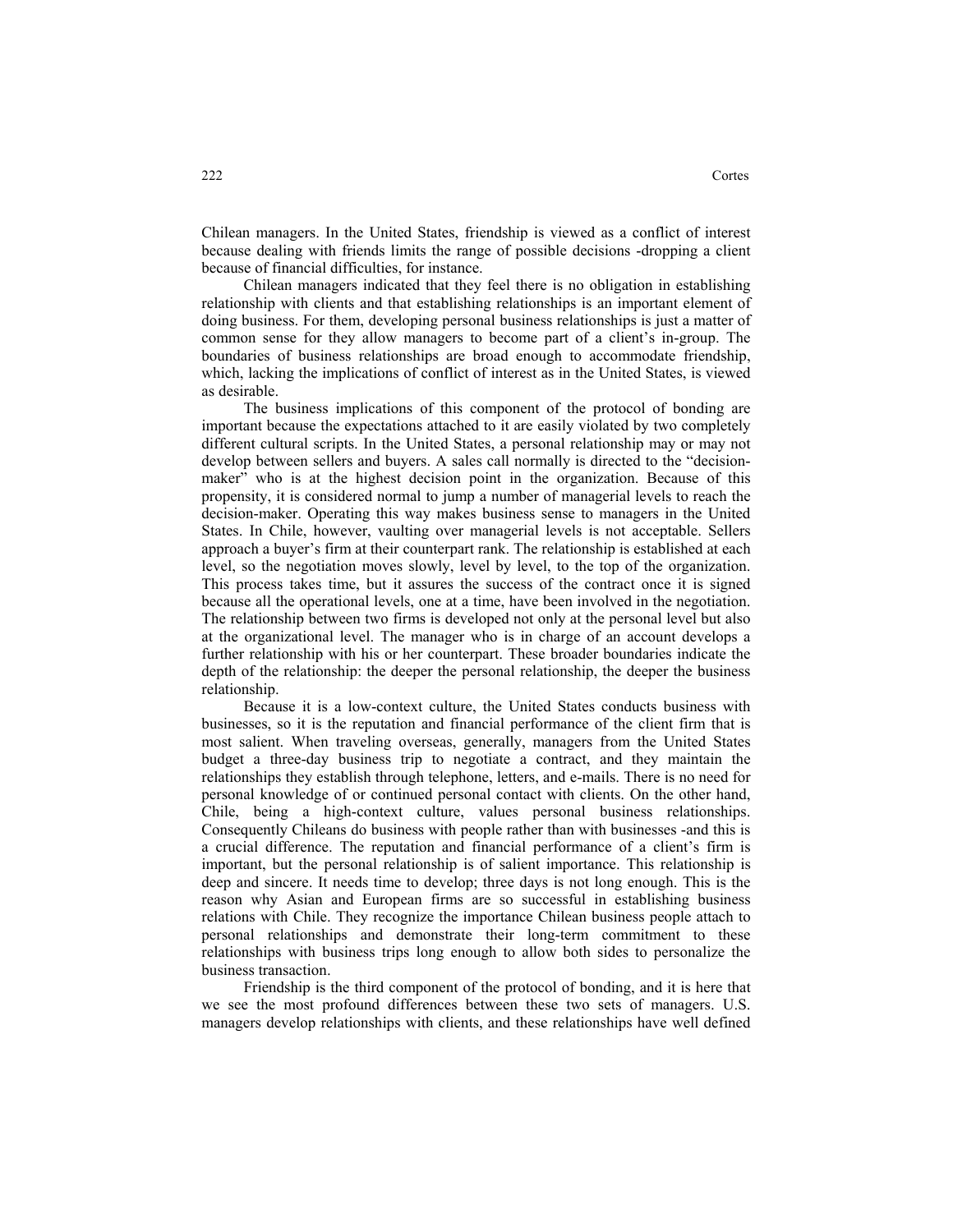and narrow boundaries that do not allow friendships that might be perceived as creating a conflict of interest. Business transactions are regulated by business contracts, and amending the clauses of a contract because of a client's financial difficulties is considered unethical. In this context, friendship becomes a burden rather than a means of facilitating communication or resolving conflicts. Interpersonal relationships stop at a point far short of friendship.

Conversely, Chilean managers see establishing friendships not only as desirable but also as good business practice. They do not perceive a conflict of interest that will compromise business decisions. Friendship carries obligations as well as responsibilities, as Gouldner (1960) explains with the theory of reciprocity norms that are followed by collectivist cultures as Chile. An implicit agreement binds people together. This reciprocity is created through ties of friendship that have depth. The obligations imply that neither seller nor buyer may do things that may harm the other, thereby protecting the relationship from unethical behavior by either side. Responsibilities mean that if the buyer is in financial difficulties, the seller's firm may amend a contract to accommodate these difficulties until the buyer recuperates. Clients are not dropped because they cannot repay loans; rather, buyer and seller work together for mutually satisfactory solutions.

There are important implications for business here. Friendship is highly valued in one country and avoided in the other. Their approaches to business interpersonal relationships, then, are completely different. Both countries value business introductions as a facilitator to access a firm. In Chile, however, introductions also mean that someone knows the prospective buyer (or seller) and has had a positive experience with him or her. There is a personal knowledge; a relationship already exists. Friendship is expected to develop from business relationships without implications of conflict of interests. It personalizes business transactions and becomes another link within the intergroup relations. U.S. managers avoid friendships, maintaining business relationships at arm's length where there is no burden of obligations and responsibilities. They perceive no need to become part of a client's ingroups; business loyalty is fluid. This difference in attitudes toward friendship leaves room for violations of the protocol of bonding, which could result in misunderstandings of each other's cultural script.

The last component of this protocol is loyalty. Business loyalty exists in every culture and every industry; without loyalty there is no repeated business. The financial industry is particularly sensitive about fostering client loyalty. This concern allows for the construction of expensive and complex custom-made programs that become costeffective in a long-term relationship. But profound differences in cultural attitudes toward loyalty exist between these two countries, and they are reflected in business interactions. For U.S. managers, loyalty comes from the business relationship, whereas for Chilean managers, loyalty comes from friendship. The two bonds of loyalty differ in depth. Loyalty, to American managers, means clients will inform them if and when they begin talking to competitors. From this perspective, loyalty is cost-efficient in the sense that moving to another provider with lower prices can cut costs in the short-run, but it might be less cost-efficient in the long-run because it takes time to develop relationships that allow custom-made financial programs. However, loyalty is highly contingent on price and market competition.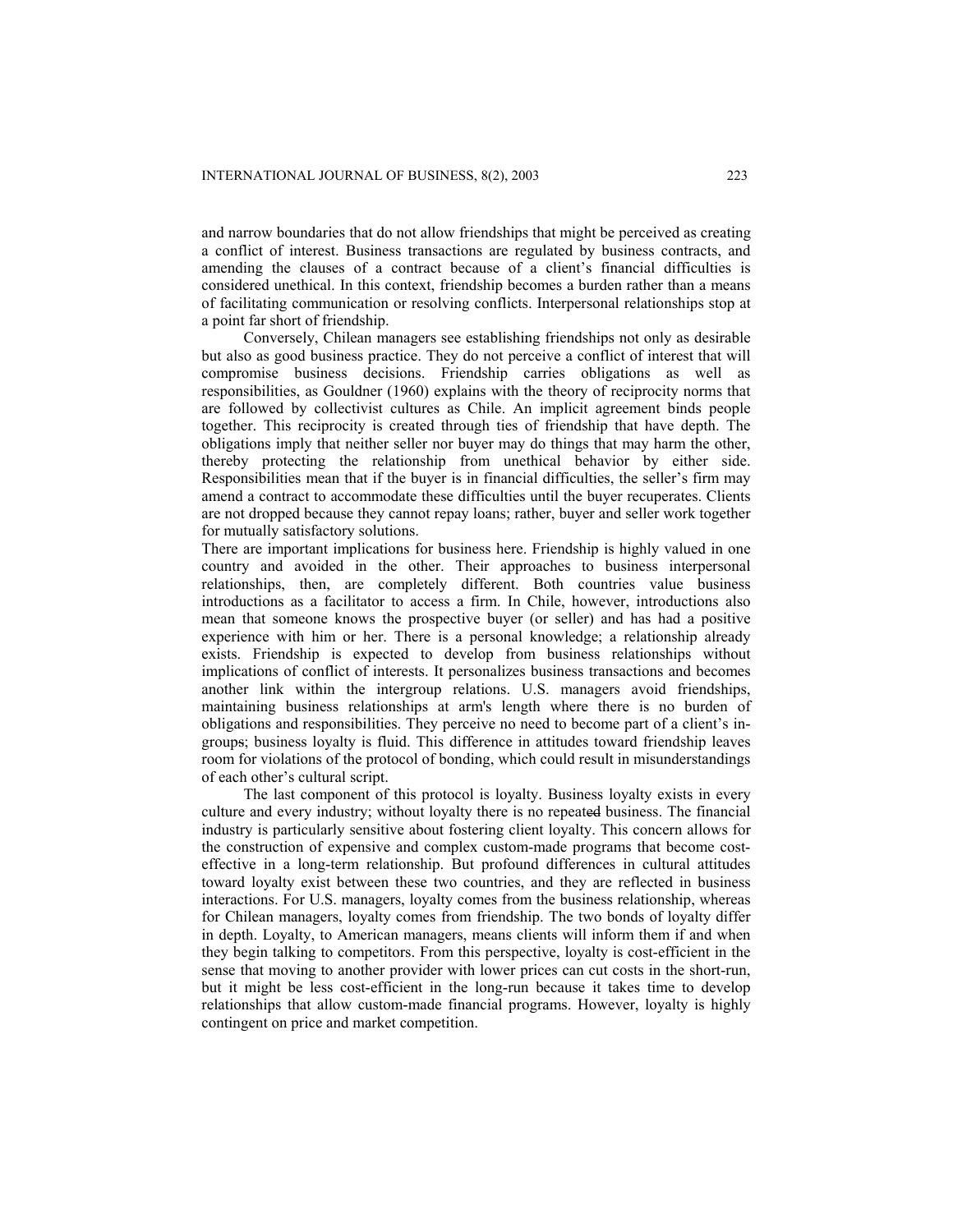In Chile, loyalty is generated from friendship, thus making this component less fluid and more predictable. The market is highly competitive in terms of price and products; maintaining cost efficiency is salient to the health of business performance. This state of affairs translates into situations in which a seller who cannot meet a competitor's price on a particular product might well advise a client to buy that particular product from a competitor while the rest of the client's business stays with the original seller. Even when prices and cost efficiency are especially important, the most salient element in business is loyalty, which motivates buyers and sellers to work together to find mutually acceptable solutions to a client's problems. Finding mutually acceptable solutions might even include, as mentioned before, temporarily amending contracts to "come through" for a valued client.

The implications of loyalty in business are important. In international business, price is only one element of a business transaction; trust is the most salient element. When we talk about trust in business, we are talking about a mutually accepted though unstated understanding that buyers and sellers will act in their mutual interest. Schurr and Ozanne (1985) advanced a definition of trust that fits this implicit understanding. Trust, they write, refers to "the belief that a party's word or promise is reliable and the party will fulfill its obligations in an exchange relationship." Trust generates business referrals that open doors to larger market share. A manager from the United States who develops a personal relationship with an overseas counterpart who values loyalty is likely to be more successful at accessing information and contract bids than one who relies primarily on his or her firm's reputation because the "personal touch" creates trust and friendly obligations. The trust created by personal loyalty can be fostered only through close interpersonal relationships where the boundaries are broad enough to accommodate friendship. As indicated earlier, friendship personalizes the business relations beyond formal communications and creates a set of obligations and responsibilities where both parties are mutually committed to a long and stable business relationship.

#### **VI. CONCLUSIONS**

Business protocols comprise an unwritten set of rules governing behaviors and expectations that become particularly salient in business interactions when they are violated. Business people learn these protocols in their own cultures through socialization and their immersion in a complex of subtle requirements of "business etiquette" that are rooted in the cultural script of their own society. The challenge arises when doing business outside their country. If a productive business relationship is to be established, it is imperative that business people be sensitive to a prospective client's business protocols so as not to violate them and ruin the prospects of establishing a productive business relationship. The best way to become aware of a counterpart's protocols is to analyze the cultural script of a client's country and pay attention to such cultural factors as time dimension, context of communication, collectivism/ individualism, power distance, and proxemics (distance and personal space). All of these are important cultural factors that define and activate a country's business protocols. It is the guest who has the obligation to learn about, and conform to, the host's cultural norms.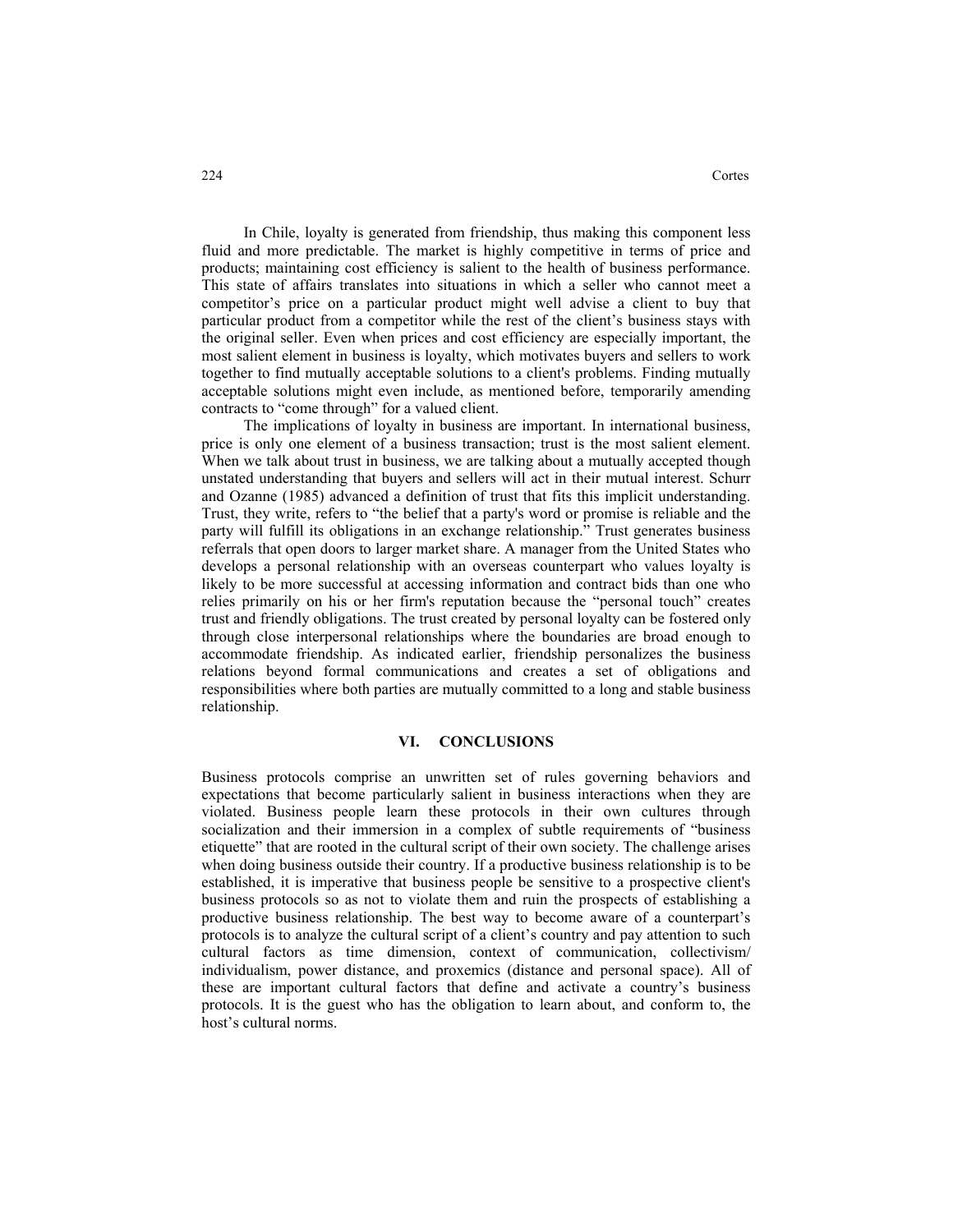This study contributes to the field of international marketing by identifying business protocols as important elements in cross-cultural sales and business negotiations. Furthermore, this study brings business protocols into the realm of academic research, addressing a serious gap in the literature of international business. While cross-cultural literature has identified various cultural factors in business transactions, it has failed to connect cultural factors to the cultural norms that govern business customs and rules across cultures. These issues have been addressed to some extent by the practitioner literature under the label "business etiquette." However, there is a significant difference between etiquette and protocols. Etiquette refers to how something should be done. Protocols, on the other hand, refer to cultural norms, a broader concept emerging from the cultural script of a society. This research bridges this gap by identifying the cultural factors embedded in the business protocols. It is important to indicate, however, that the findings of this research are limited to the financial industry and to these two countries.

This study also aids business practitioners by identifying the role of the protocol of bonding, which refers to the importance of personal behaviors and expectations in business relationships. Understanding the expectations derived from relationships or friendships allows foreign managers to plan the length of business trips accordingly, to appreciate the importance of personalizing the transaction, and to develop a business relationship that promotes a personal loyalty that implies mutual commitment to a long, stable business relation.

#### **REFERENCES**

- Berger, C., and R. Calabrese. 1975. Some Explorations in Initial Interaction and Beyond. *Human Communication Research* 1, 99-112.
- Bharadwaj, S. 1994. The Value of Intangible Firm Assets: An Empirical Examination. In *Relationship Marketing: Theory, Methods and Applications*, edited by A. Parvatiyar. Atlanta: Emory University. Center of Relationship Marketing.
- Dillon, W. 1976. *Gifts and Nations*. New Jersey: Prentice-Hall.
- Dresser, N. 1996. *Multicultural Manners. New Rules of Etiquette for a Changing Society.* New York: John Willey.
- Gouldner, A. 1960. The Norm of Reciprocity. *American Sociological Review* 25, 161- 179.
- Gudykunst, W., and T. Lim. 1986. A Perspective for the Study of Intergroup Communicator Style. In *Intergroup Communication*, edited by W. Gudykunst. London: Edward Arnold.
- Gudykunst, W. B. 1991. *Bridging Differences. Effective Intergroup Communication*. Newbury Park: Sage.
- Hall, E. T. 1959. *The Silent Language*. New York: Doubleday.
- Hall, E. T., and M. R. Hall. 1990. *Understanding Cultural Differences*. Maine: Intercultural Press.
- Hickson, D. J., and D. D. Pugh. 1995. *Management Worldwide. The Impact of Societal Culture on Organizations around the World*. London: Penguin Books.
- Hofstede, G. 1980. *Culture's Consequences International Differences in Work-Related Values*. Newbury Park: Sage.